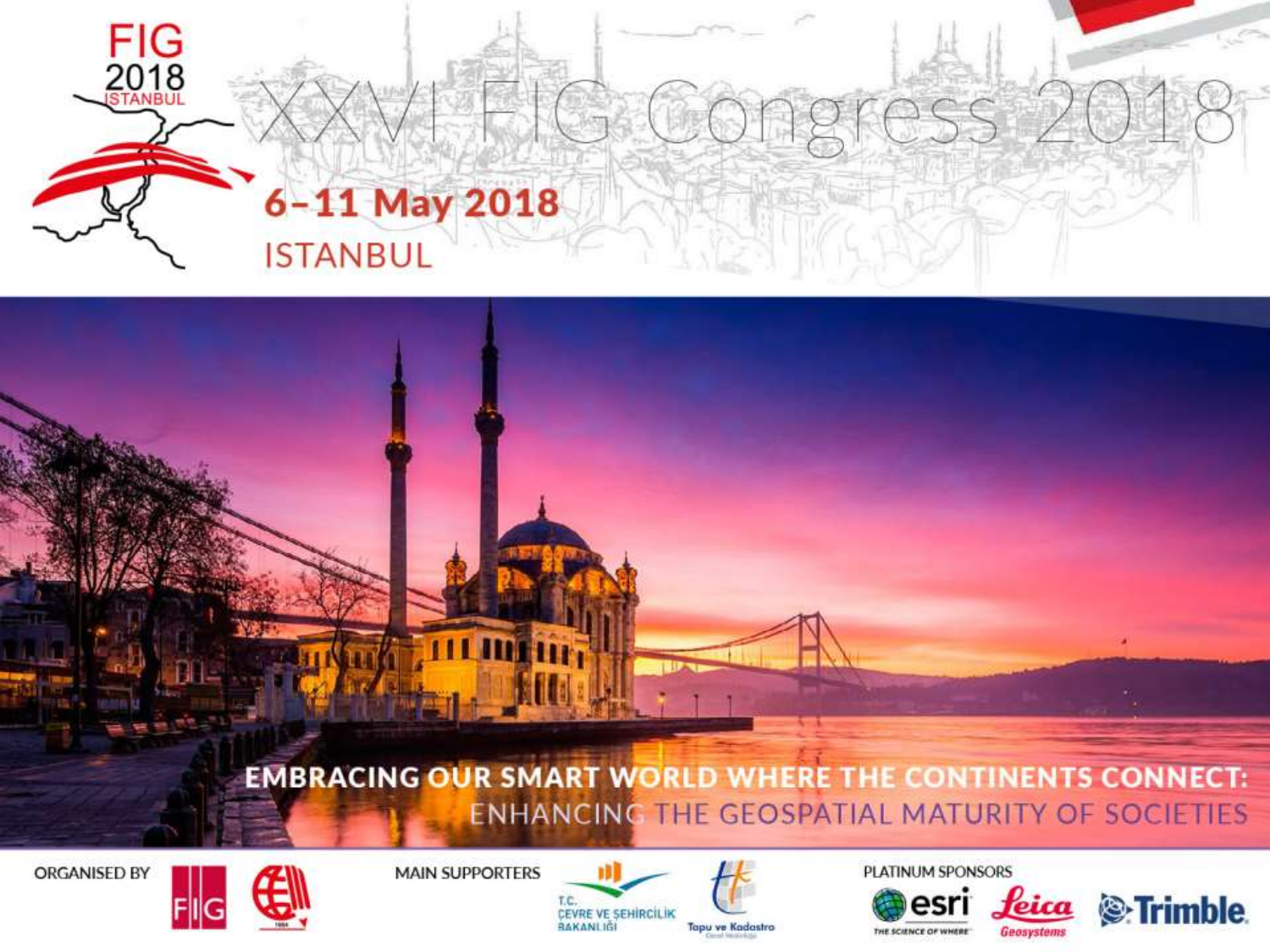

6-11 May 2018 ISTANBUL **EMBRACING OUR SMART WORLD WHERE THE CONTINENTS CONNECT:** 

ENHANCING THE GEOSPATIAL MATURITY OF SOCIETIES

### **Volker Schwieger Commission 5** "Positioning and Measurement"

ORGANISED BY



**MAIN SUPPORTERS** 







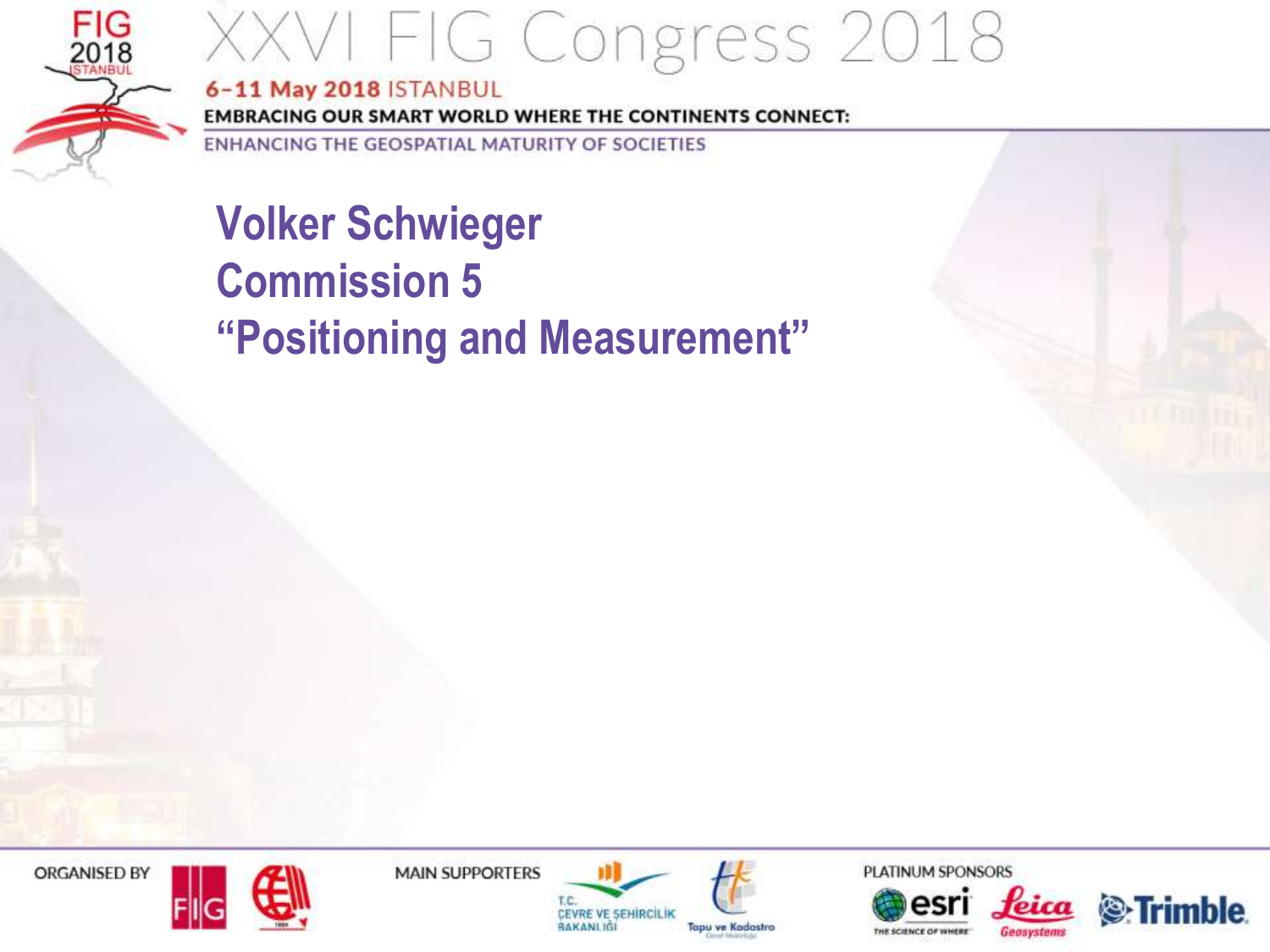

### <sup>/</sup>I FIG Congress 2018 6-11 May 2018 ISTANBUL

**EMBRACING OUR SMART WORLD WHERE THE CONTINENTS CONNECT:** 

ENHANCING THE GEOSPATIAL MATURITY OF SOCIETIES

### **Commission 5 - Overview**

- Vice-Chair of Administration: Li Zhang, Germany
- WG 5.1: Standards, Quality Assurance and Calibration (David Martin, France)
- WG 5.2: 3D Reference Frames (Nic Donnelly, New Zealand)
- WG 5.3: Vertical Reference Frames (Kevin Kelly, USA / Dan Roman, USA)
- WG 5.4: GNSS (Suelynn Choy, Australia)
- WG 5.5: Multi-Sensor-Systems (Allison Kealy, Australia / Guenther Retscher, Austria / Joint with IAG /Com. 6)
- WG 5.6: Cost Effective Positioning (Leonid Lipatnikov, Russia)









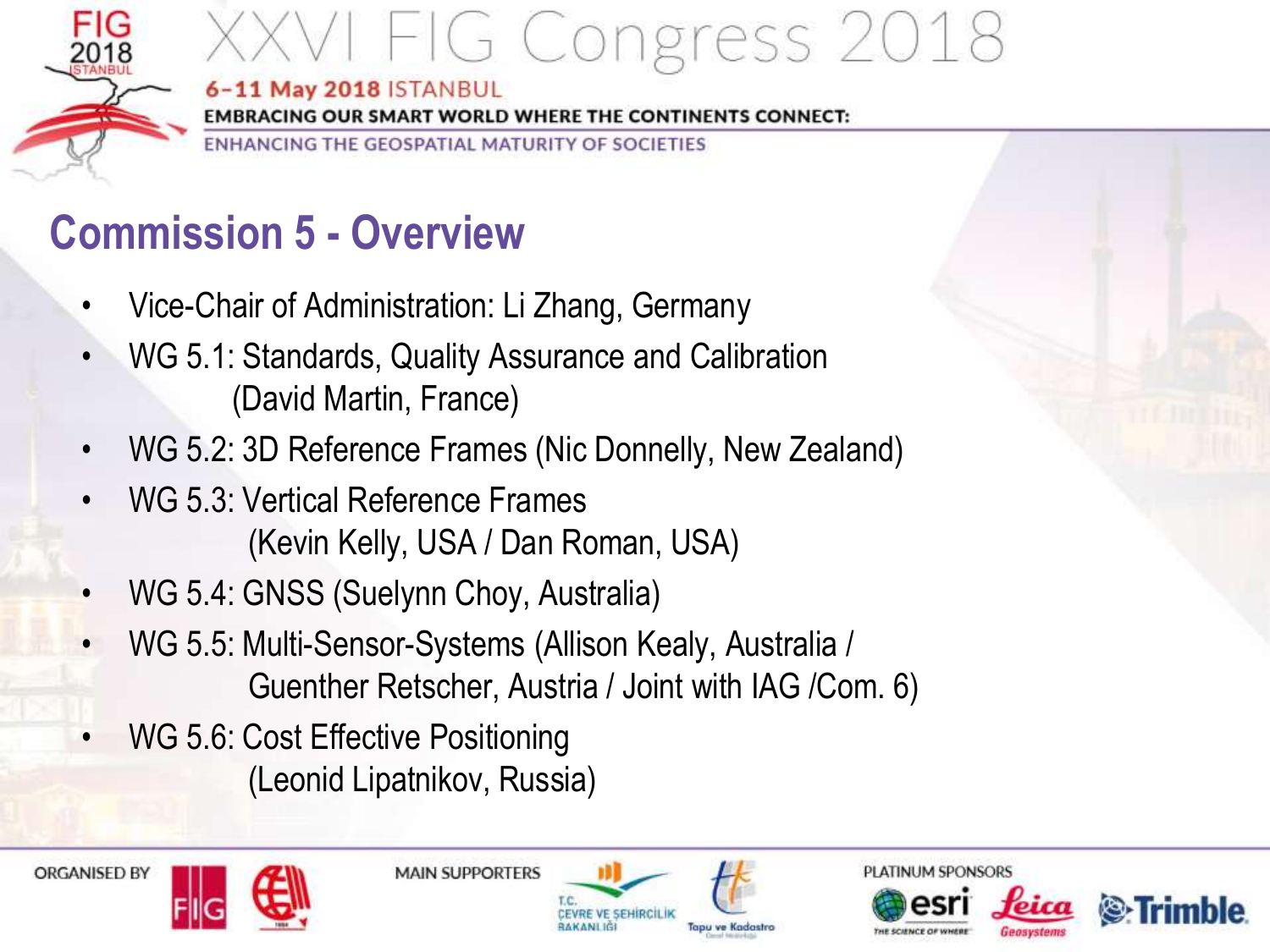

#### VI FIG Congress 2018 6-11 May 2018 ISTANBUL

**EMBRACING OUR SMART WORLD WHERE THE CONTINENTS CONNECT:** 

ENHANCING THE GEOSPATIAL MATURITY OF SOCIETIES

### **Commission 5 – Current Work**

- Heading FIG Standards Network and contibuting to TC 172/SC 6 and ISO TC 211 (David Martin)
- Publication of best peer-reviewed papers in Journal of Applied Geodesy: Christchurch, Helsinki, Istanbul (planned)
- Special Session on "*Future of Positioning"*, Tuesday, May 8th, 16 o'clock, room ÜSKÜDAR HALL 1

**ORGANISED BY** 



**MAIN SUPPORTERS** 



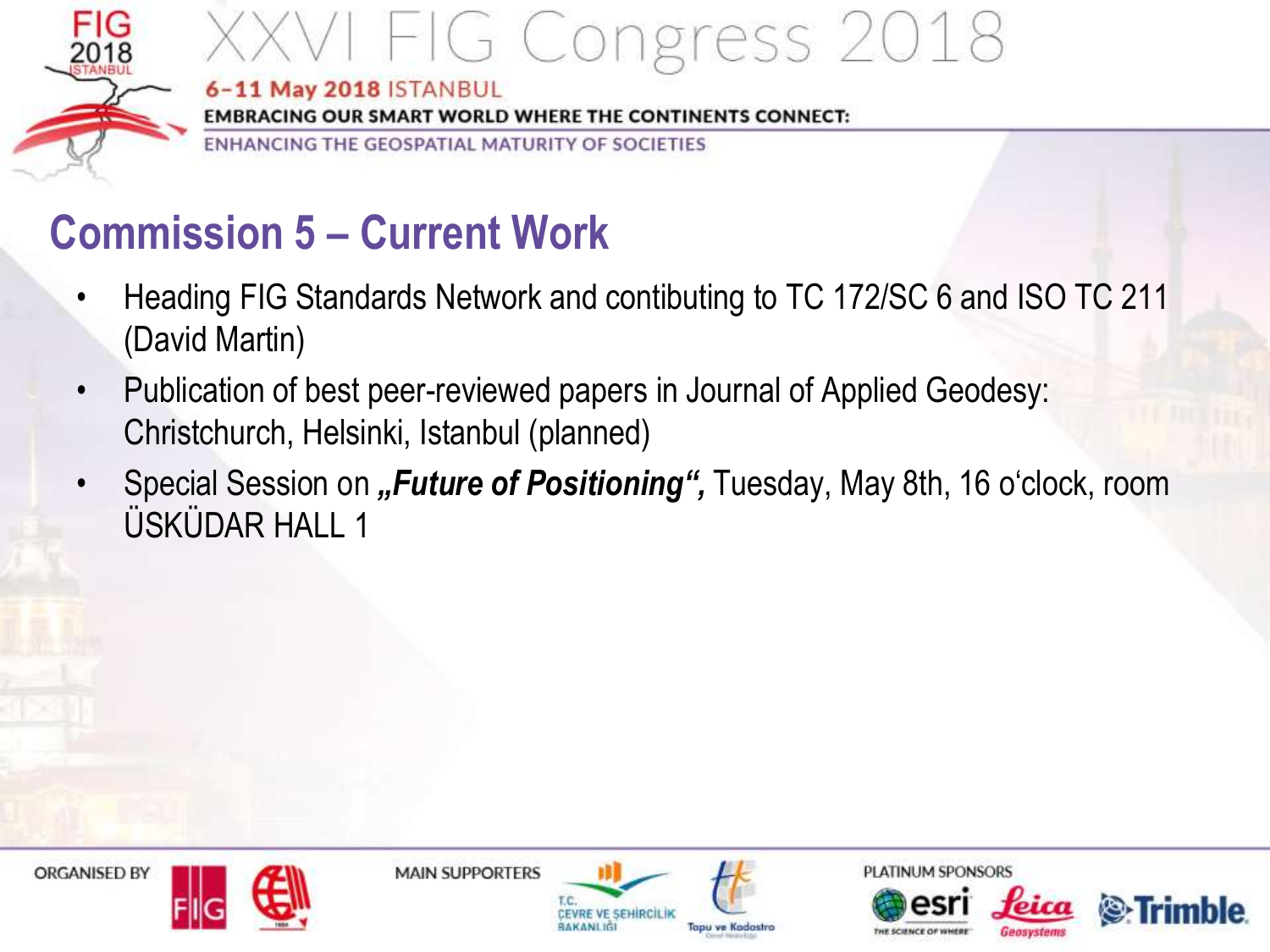

### XXVI FIG Congress 2018 6-11 May 2018 ISTANBUL

**EMBRACING OUR SMART WORLD WHERE THE CONTINENTS CONNECT:** 

ENHANCING THE GEOSPATIAL MATURITY OF SOCIETIES

### **Commission 5 – Current Work**

• Creation of a Best Paper Award (NavXperience Award), firstly awarded in Helsinki 2017, this year in GA and Thursday, 10 May, 14:00-15:30, Surveying the world ÜSKÜDAR HALL 1of tomorrow-



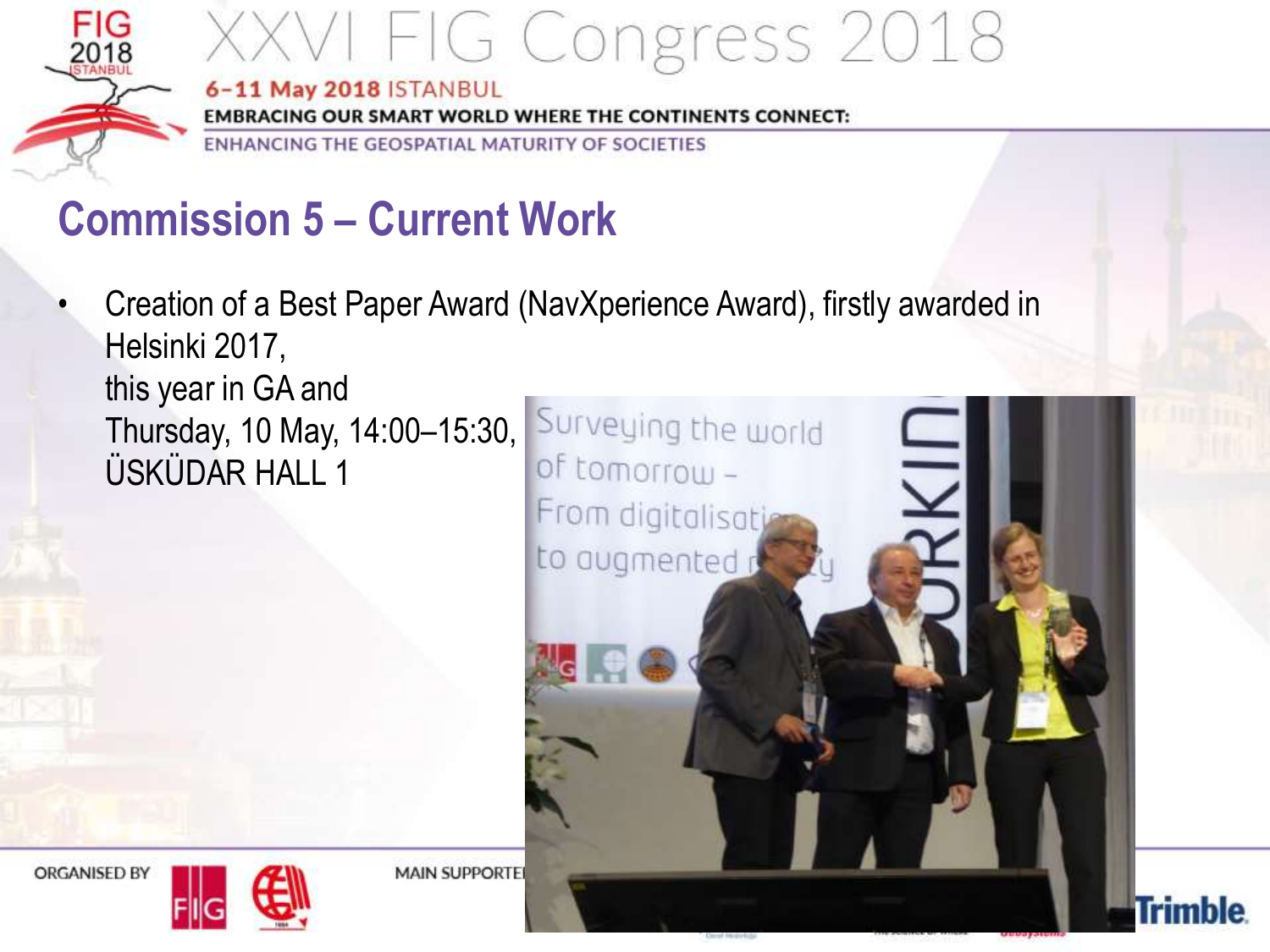

#### 6-11 May 2018 ISTANBUL

**EMBRACING OUR SMART WORLD WHERE THE CONTINENTS CONNECT:** 

ENHANCING THE GEOSPATIAL MATURITY OF SOCIETIES

### **Outreach- 2015/18**

- Technical Seminar on Reference Frame in Practice Workshops Series in
	- Singapore, 27-28 July 2015
	- Christchurch, New Zealand, 1-2 May 2016
	- Kobe, Japan, 29-30 July 2017
	- Istanbul, Turkey, 04-05 May 2018



**ORGANISED BY** 



**MAIN SUPPORTERS** 





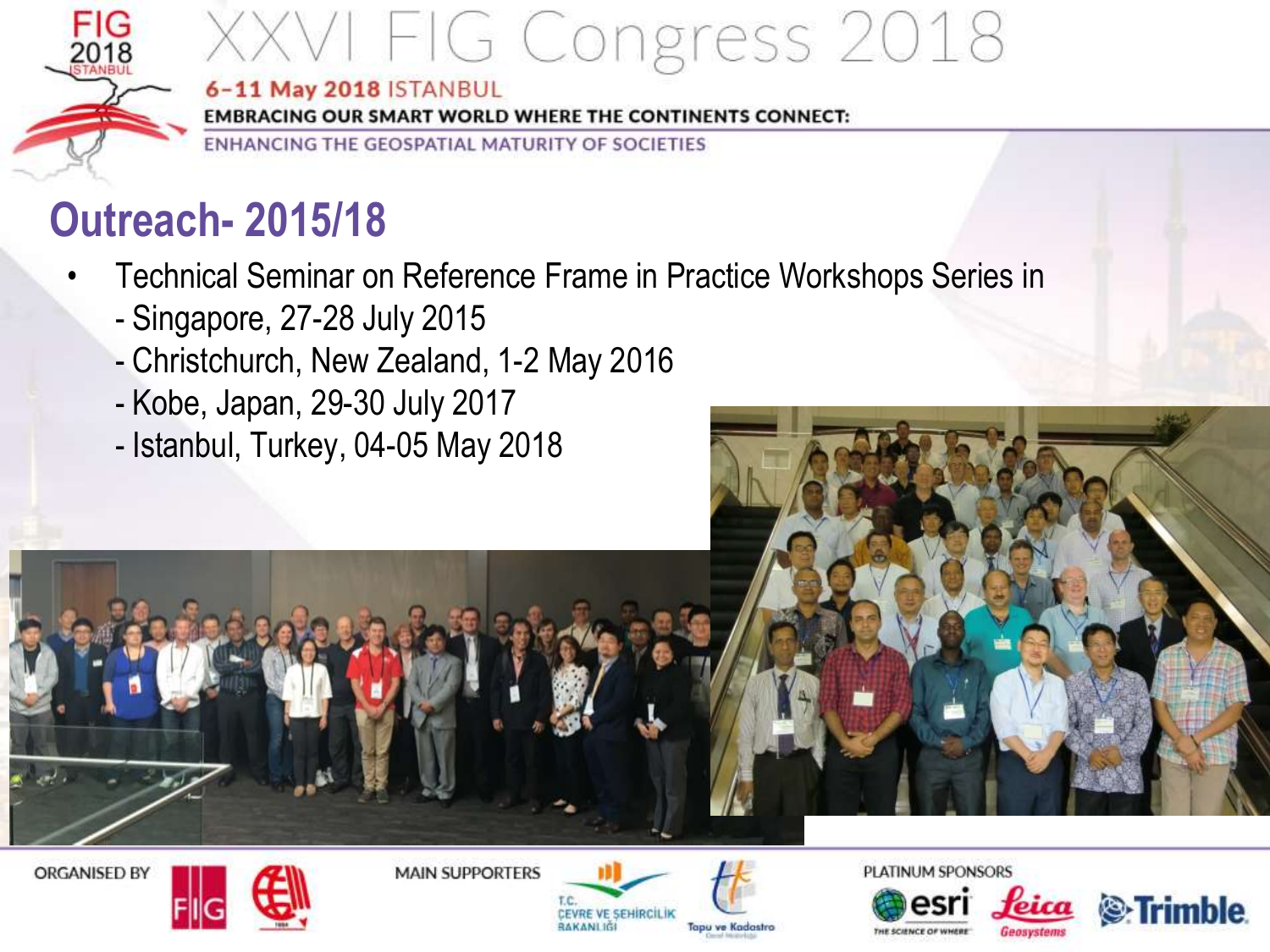

#### 6-11 May 2018 ISTANBUL

**EMBRACING OUR SMART WORLD WHERE THE CONTINENTS CONNECT:** 

ENHANCING THE GEOSPATIAL MATURITY OF SOCIETIES

### **Outreach- 2017**

- Cost Effective Positioning and Geo Data Seminar, 20th April 2017, Novosibirsk, Russia (at GeoSiberia)
- Special Session FIG Commission 5 Session on "Trends in GNSS" at Intergeo 2017, 26- 28 September 2017 in Berlin, Germany: Suelynn Choy, Li Zhang, Dan Roman

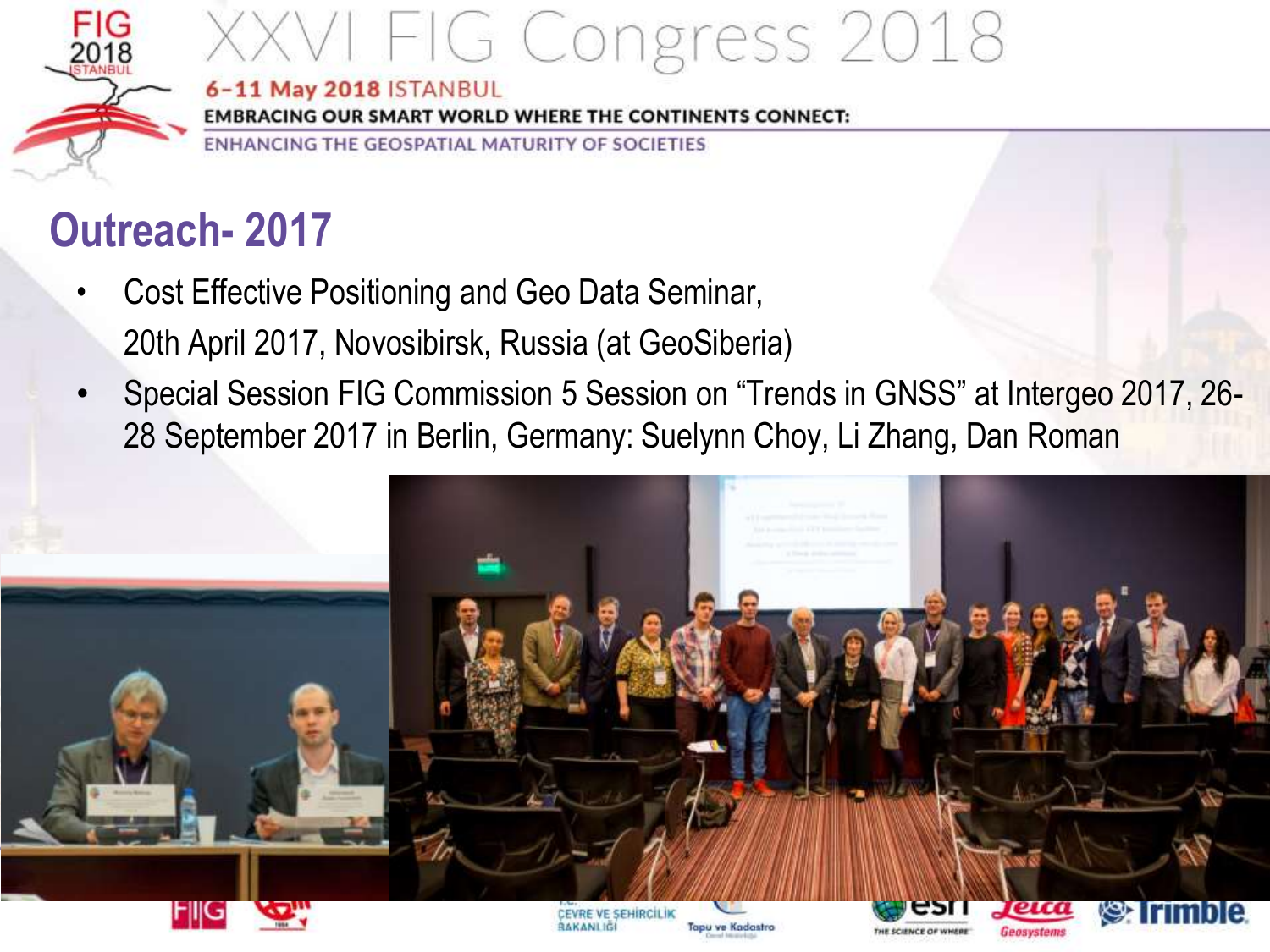

#### 6-11 May 2018 ISTANBUL

**EMBRACING OUR SMART WORLD WHERE THE CONTINENTS CONNECT:** 

ENHANCING THE GEOSPATIAL MATURITY OF SOCIETIES

### **Upcoming- 2018**

• **Geodesy for Smart Cities**,

Commission 5, 6 and 10 Symposium in Bucharest, Romania, 29-30 October



ORGANISED BY



**MAIN SUPPORTERS** 





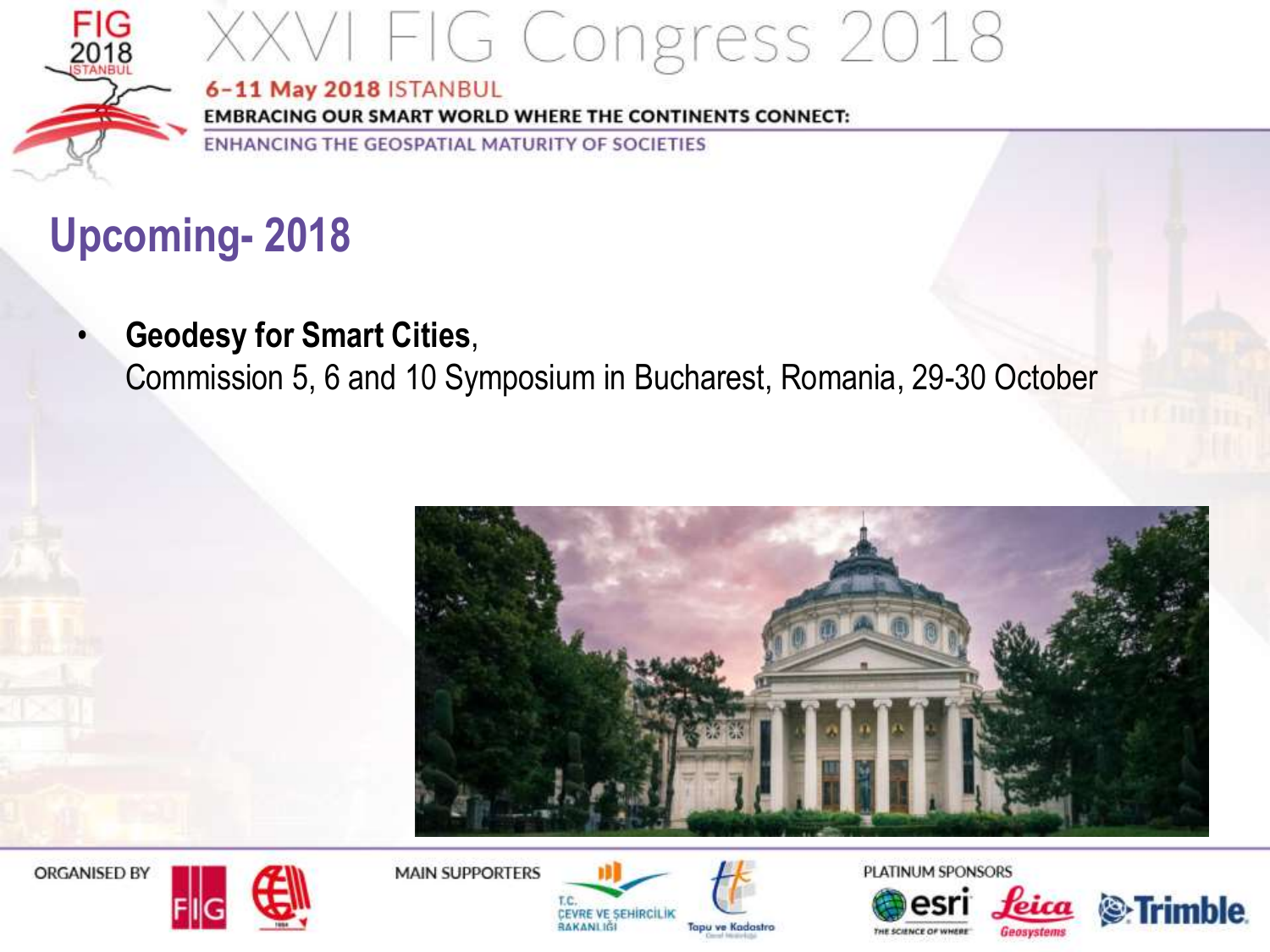

# /I FIG Congress 2018

6-11 May 2018 ISTANBUL

**EMBRACING OUR SMART WORLD WHERE THE CONTINENTS CONNECT:** 

ENHANCING THE GEOSPATIAL MATURITY OF SOCIETIES

### **Your special message to GA/ Member Associations**

- The Science of Measurement is the base of Surveying/Geodesy
- Let's have a look at Future of Positioning
- GEODESY 4.0 is driven by advance in measurement techniques, evaluation methods and communication techniques,…by digitalization!
- FIG and Commission 5 keeps track and informs the delegates about the developments at Symposia and all FIG events





**MAIN SUPPORTERS**